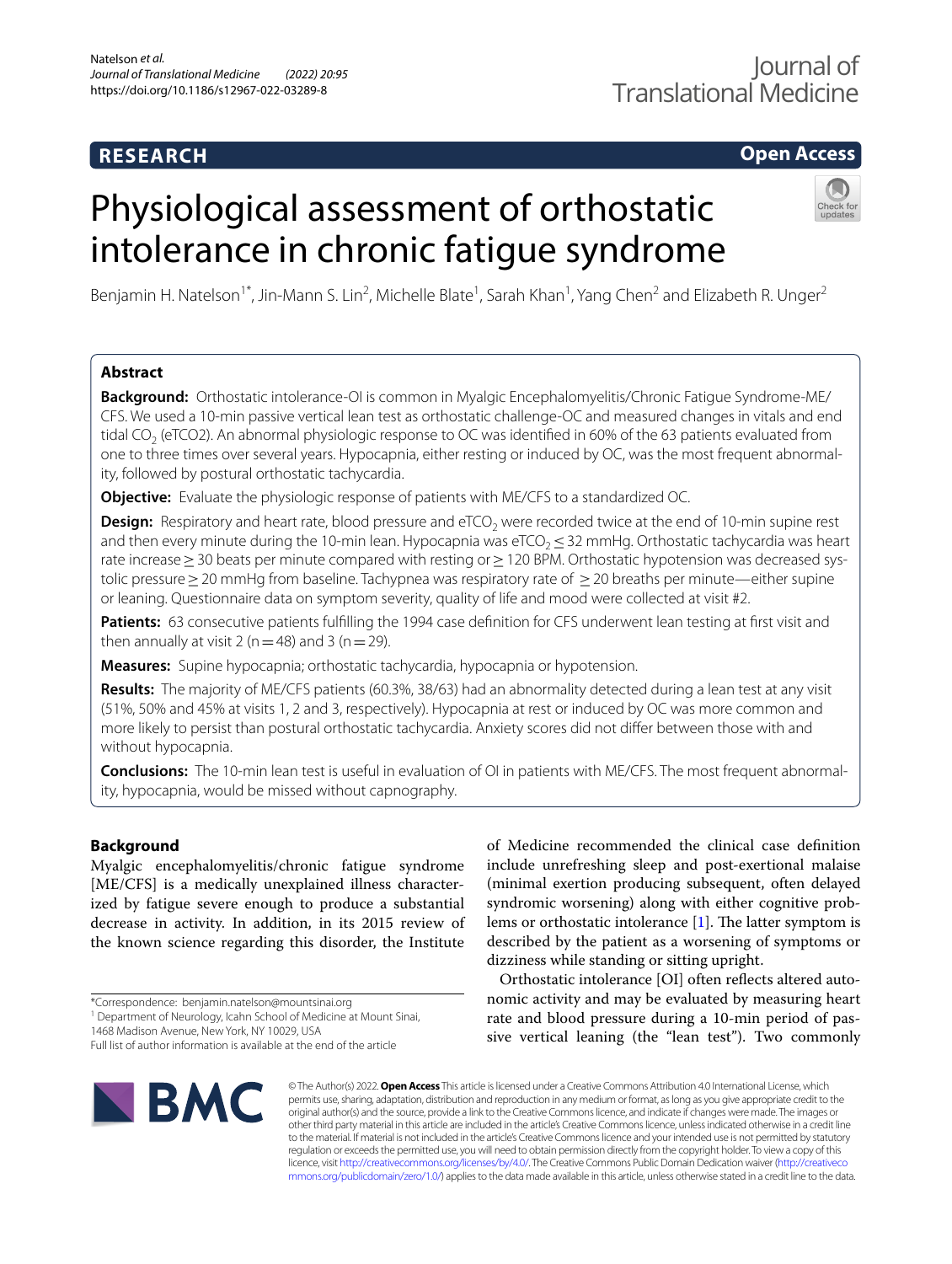reported abnormalities are orthostatic hypotension and postural orthostatic tachycardia syndrome (POTS). However, adding capnography to the measures in the lean test will allow detection of the postural orthostatic syndrome of hypocapnia [POSH], another important cause of orthostatic intolerance. Both POTS and POSH have been recognized for some time [\[2](#page-5-1), [3\]](#page-5-2), and we have found POSH to occur more frequently than any of the other abnormalities [[4](#page-5-3)]. Even in the absence of an orthostatic challenge (i.e., while seated or supine), persons with ME/ CFS have been reported to have signifcantly lower measures of end tidal  $CO<sub>2</sub>$  than healthy controls [[5–](#page-5-4)[7\]](#page-5-5).

It is not clear if seated/supine hyperventilation afects whether abnormalities will occur following orthostatic challenge. In addition, there is limited information about whether abnormalities detected during the lean test will persist over time. The purpose of this report is to provide data on both these questions using a sample of patients who attended up to three annual visits related to their illness. This is the first study to look across time at OI in ME/CFS.

#### **Methods**

The study includes 63 consecutive patients who were evaluated and met criteria for chronic fatigue syndrome at the Pain & Fatigue Study Center, Mount Sinai Beth Israel in New York City between 2012 and 2015. All were evaluated by a skilled medical professional who determined they fulflled criteria for the diagnosis of CFS using the 1994 case definition  $[8]$  $[8]$ . They had blood drawn to rule out common medical causes of fatigue such as hypothyroidism, liver abnormalities, Lyme disease, anemia and inflammatory processes. Thus, they had no untreated medical or psychiatric conditions explaining their symptoms and had a long duration of fatigue resulting in a substantial decrease in activity across a number of life spheres accompanied by the presence of at least four of 8 symptoms [sore throat, tender lymph nodes, headache, myalgia, arthralgia, unrefreshing sleep, postexertional malaise, cognitive problems with attention or memory]. An additional requirement for study entry was that patients had to endorse at least three of these symptoms as substantial or worse [on a scale of mild, moderate, substantial, severe, very severe] and one as at least moderate. Patients were also evaluated to determine if they fulflled case defnitions for fbromyalgia [FM], irritable bowel syndrome [IBS] and multiple chemical sensitivity [MCS] using accepted criteria as previously described [[9\]](#page-5-7).

The lean test was performed using a protocol developed by NASA  $[10]$  $[10]$ . Specifically, after at least 10 min lying supine, baseline physiological measures—blood pressure, heart and respiratory rates and end tidal  $CO<sub>2</sub>$ 

 $[eTCO<sub>2</sub>]$  as assessed using an Oridion Microstream Capnograph (Medtronics, Inc., Minneapolis, MN) were recorded twice, a minute apart. Patients were then asked to stand with legs together approximately 6–8 inches from a wall and then to lean for 10 min while physiological measurements were taken every minute. The lean test was repeated at visits of 8 to15-month intervals for up to three visits. After the initial visit, the Structured Clinical Interview for DSM-IV psychiatric diagnoses was administered over the phone. Patients completed questionnaires concerning overall well-being, physical and mental functioning [Short Form Health Survey (SF-36v2) [[11](#page-5-9)]; Multidimensional Fatigue Inventory  $[12]$ ; CDC symptom inventory  $[13]$  $[13]$  $[13]$ ; Generalized Anxiety Disorder 7-item questionnaire (GAD-7 [\[14](#page-5-12)])] during the second clinical visit. Dizziness severity was assessed using the DePaul Symptom Questionnaire and was quantifed by multiplying frequency times intensity [\[15\]](#page-5-13).

Hypocapnia was defined as eTCO<sub>2</sub>  $\leq$  32 mmHg in at least one measure: during supine rest and persisting through orthostatic challenge (supine hypocapnia) or only during orthostatic challenge (postural orthostatic syndrome of hypocapnia or POSH). Postural orthostatic tachycardia syndrome or POTS was defned as a heart rate increase during orthostatic challenge of  $\geq$  30 beats per minute (BPM) compared with resting or  $\geq 120$ BPM. Orthostatic hypotension (OH) was defned as a drop of systolic pressure  $\geq$  20 mmHg from baseline levels occurring on at least 2 determinations after leaning. Tachypnea was defned as a respiratory rate of 20 or higher breaths per minute—either supine or leaning.

Norm-based T-scores (standardized to the 2009 US general population with a mean of 50 and a standard deviation of 10) were calculated for SF-36 subscales, Physical Component Summary (PCS) and Mental Component Summary (MCS). Higher scores represent better functioning. The GAD-7 summed scores range from 0 to 21, with scores  $\geq$  10 for moderate-to-severe symptom experiences. Scores on each of these tests were compared to the results of physiological monitoring. A fisher's exact test set at  $p < 0.05$  was used to determine if diferences in GAD-7 existed between those patients manifesting supine hypocapnia and those with no abnormality. Potential confounders such as co-morbidity, were used in the logistic regression to examine the likelihood of having a lean test abnormality.

The study was performed with informed consent for medical record abstraction and performance of the NASA lean test as part of protocols reviewed and approved by Mount Sinai Beth Israel IRB and the Centers for Disease Control and Prevention IRB.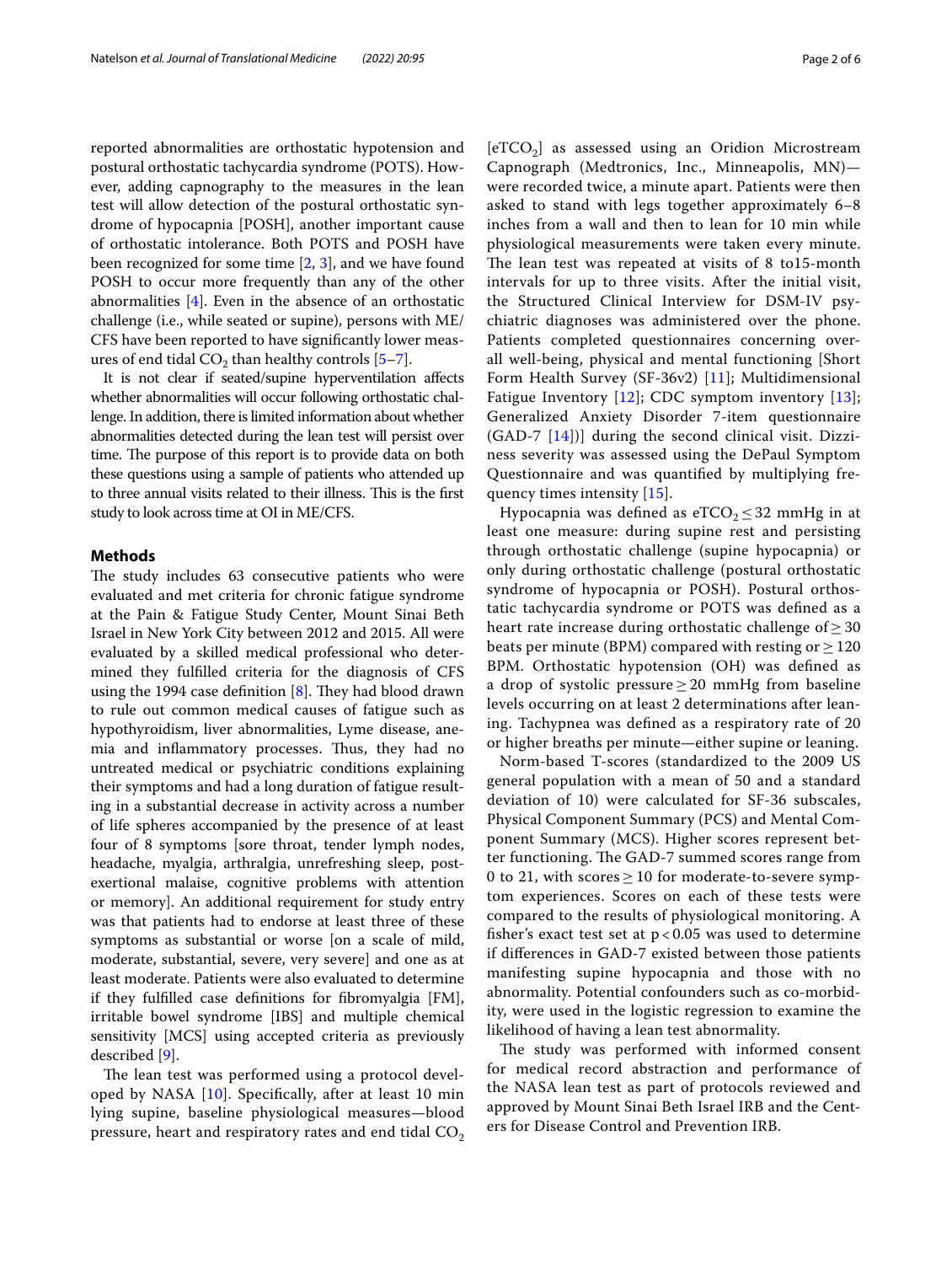## **Results**

The mean age of the 63 patients was 48.1 years; most were female (82.5%), white (79.3%) and college gradu-ates (84.1%; Table [1\)](#page-2-0). The patients had been ill an average of 14 years. An abnormality during a lean test at any visit [63 patients came for one visit, 48 for two and 29 for three visits] was detected in in 60.3% (38/63), i.e., supine hypocapnia [Supine  $\downarrow CO_2$ ], orthostatic hypotension [OH], postural orthostatic tachycardia syndrome [POTS], or postural orthostatic syndrome of hypocapnia [POSH]. The only demographic variable that differed signifcantly between those with and without a lean test abnormality was a higher proportion not currently married in the group without lean test abnormality. Sudden onset of CFS was the only illness characteristic that differed signifcantly between the two groups, being more common among those with a lean test abnormality (57%) than those without (26%).

<span id="page-2-0"></span>

|  | Table 1 Sample characteristics overall and by detection of any lean test abnormality <sup>a</sup> |  |  |  |
|--|---------------------------------------------------------------------------------------------------|--|--|--|
|--|---------------------------------------------------------------------------------------------------|--|--|--|

|                                      | Any abnormality<br>$(n=38)$ | No abnormality<br>$(n=25)$ | <b>Total</b><br>$(n=63)$ |
|--------------------------------------|-----------------------------|----------------------------|--------------------------|
| Age (years) (Mean ± SD)              | 47.1 $(\pm 11.3)$           | 49.7 (±9.1)                | 48.1 $(\pm 10.5)$        |
| Sex (% female)                       | 84%                         | 80%                        | 83%                      |
| Race (% White)                       | 84%                         | 72%                        | 79%                      |
| College graduate (%)                 | 84%                         | 84%                        | 84%                      |
| Currently insured                    | 92%                         | 92%                        | 92%                      |
| Not currently married* (%)           | 55%                         | 80%                        | 65%                      |
| Not employed (%)                     | 66%                         | 56%                        | 62%                      |
| Current Psych Dx (%)                 | 26.5%                       | 23.8%                      | 25.4%                    |
| Onset status*                        |                             |                            |                          |
| Sudden (%)                           | 57%                         | 26%                        | 45%                      |
| Gradual (%)                          | 43%                         | 74%                        | 55%                      |
| $CDC-SI$ (Mean $\pm$ SD)             |                             |                            |                          |
| Duration of Illness (Fatigue), years | 12.8(9.1)                   | 16.3(11.4)                 | 14.2(10.1)               |
| # of CFS Symptoms                    | 6.4(2.0)                    | 6.3(1.5)                   | 6.3(1.8)                 |
| CFS Symptom Summary Score            | 67.4 (24.8)                 | 65.9(20.1)                 | 66.8 (22.9)              |
| $MFI-20$ (Mean $\pm$ SD)             |                             |                            |                          |
| General Fatigue                      | 18.6(2.1)                   | 17.9(2.2)                  | 18.3(2.2)                |
| Physical Fatigue                     | 18.0(2.5)                   | 16.6(3.5)                  | 17.4(3.0)                |
| Mental Fatique                       | 15.6(4.0)                   | 14.6(3.6)                  | 15.2(3.9)                |
| Reduced Activity                     | 17.0(3.3)                   | 14.9(4.3)                  | 16.2(3.8)                |
| Reduced Motivation                   | 13.5(4.4)                   | 11.6(4.1)                  | 12.8(4.4)                |
| SF-36 T-Scores (Mean ± SD)           |                             |                            |                          |
| Physical Functioning                 | 31.4(9.1)                   | 34.7 (8.7)                 | 32.7 (9.0)               |
| Role Physical                        | 23.1(7.9)                   | 26.1 (10.5)                | 24.3 (9.0)               |
| <b>Bodily Pain</b>                   | 35.5 (8.9)                  | 34.2 (9.00)                | 35.0 (8.9)               |
| General Health                       | 29.0 (8.9)                  | 33.1 (11.4)                | 30.6 (10.0)              |
| Vitality                             | 28.8 (7.7)                  | 30.5(6.2)                  | 29.5(7.1)                |
| Social Functioning                   | 22.7(9.2)                   | 26.5(7.6)                  | 24.2(8.7)                |
| Role Emotional                       | 45.2 (13.6)                 | 46.4 (12.4)                | 45.7 (13.1)              |
| Mental Health                        | 44.9 (10.3)                 | 46.4 (9.5)                 | 45.5 (10.0)              |
| GAD-7 Score (Mean ± SD)              | 4.1(4.4)                    | 5.6(5.1)                   | 4.7(4.7)                 |
| Co-morbidity                         |                             |                            |                          |
| Irritable Bowel Syndrome (IBS)       | 71%                         | 72%                        | 71%                      |
| Fibromyalgia (FM)                    | 29%                         | 16%                        | 24%                      |
| Migraine                             | 66%                         | 68%                        | 67%                      |

 $*p < 0.05$ 

<sup>a</sup> Any Orthostatic Abnormality was defined as postural orthostatic syndrome of hypocapnia, supine hypocapnia, postural orthostatic tachycardia syndrome or orthostatic hypotension detected in at least one visit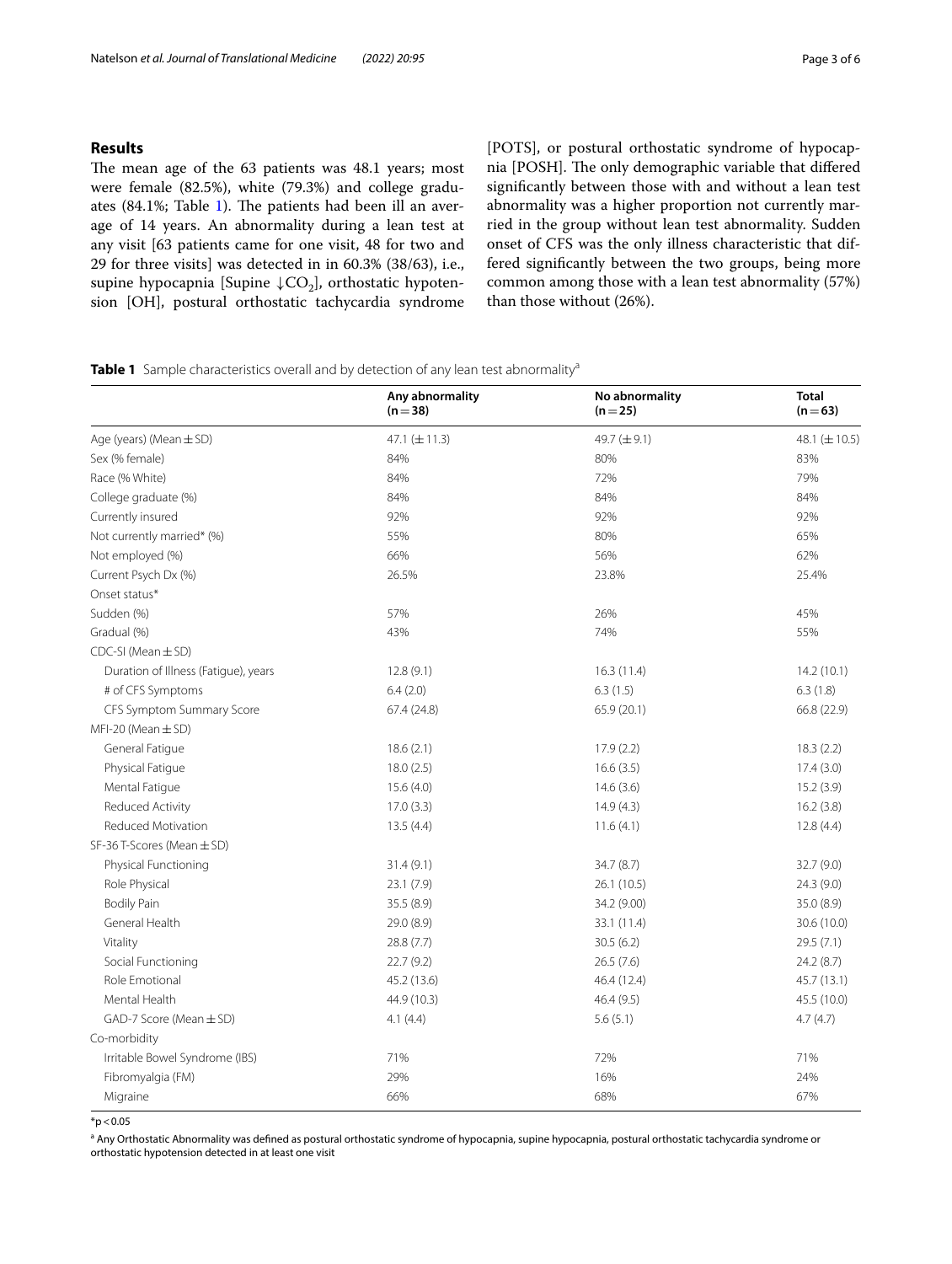The pattern of lean test abnormalities detected at each of the 68 visits among the 38 patients with an abnormal result is shown in Table [2](#page-3-0). Among the 38 with abnormalities, 6 did not return for the second visit and an additional 13 did not return for the third visit. An abnormality was not noted at the frst visit for 6 of those eventually

<span id="page-3-0"></span>**Table 2** Abnormalities identified across visits (n=38 patients with abnormality at any time)

| <b>First visit</b>                  | <b>Second visit</b>                       | <b>Third visit</b>                  |
|-------------------------------------|-------------------------------------------|-------------------------------------|
| Normal                              | Normal                                    | <b>POSH</b>                         |
| Normal                              | Normal                                    | OH                                  |
| Normal                              | Normal                                    | Supine $\downarrow$ CO <sub>2</sub> |
| Normal                              | POSH                                      |                                     |
| Normal                              | POSH                                      |                                     |
| Normal                              | POTS                                      | Normal                              |
| <b>POSH</b>                         | Normal                                    | Normal                              |
| <b>POSH</b>                         | Normal                                    | Normal                              |
| <b>POSH</b>                         | Normal                                    |                                     |
| <b>POSH</b>                         | Normal                                    | Normal                              |
| <b>POSH</b>                         | POSH                                      | Normal                              |
| <b>POSH</b>                         | POSH                                      |                                     |
| <b>POSH</b>                         | POSH                                      | Supine $\downarrow$ CO <sub>2</sub> |
| <b>POSH</b>                         | OH                                        | Normal                              |
| <b>POSH</b>                         | POTS/POSH/OH                              | POTS/POSH                           |
| <b>POSH</b>                         | Supine $\downarrow$ CO <sub>2</sub>       |                                     |
| <b>POSH</b>                         | Supine LCO <sub>2</sub> /OH               |                                     |
| <b>POSH</b>                         |                                           |                                     |
| <b>POSH</b>                         |                                           |                                     |
| <b>POSH</b>                         |                                           |                                     |
| <b>POSH</b>                         |                                           |                                     |
| <b>POSH</b>                         |                                           |                                     |
| <b>POTS</b>                         | Normal                                    |                                     |
| <b>POTS</b>                         | POSH                                      | <b>POSH</b>                         |
| <b>POTS</b>                         | OH                                        | Normal                              |
| <b>POTS</b>                         |                                           |                                     |
| POTS/POSH                           | POSH                                      | <b>POSH</b>                         |
| POTS/POSH                           | <b>POSH</b>                               |                                     |
| POTS/POSH                           | <b>POTS</b>                               | <b>POSH</b>                         |
| POTS/POSH                           | Supine $\downarrow$ CO <sub>2</sub> /POTS | POTS/POSH                           |
| Supine $\downarrow$ CO <sub>2</sub> | POSH                                      |                                     |
| Supine ↓CO <sub>2</sub>             | POSH                                      |                                     |
| Supine $\downarrow$ CO <sub>2</sub> | <b>POSH</b>                               |                                     |
| Supine $\downarrow$ CO <sub>2</sub> | Supine $\downarrow$ CO <sub>2</sub>       |                                     |
| OH                                  | POSH/OH                                   |                                     |
| POTS/POSH/OH                        | Supine $\downarrow$ CO <sub>2</sub>       | Supine ↓CO <sub>2</sub> /OH         |
| Supine ↓CO <sub>2</sub> /OH         | <b>POSH</b>                               | POTS/POSH                           |
| Supine ↓CO <sub>2</sub> /OH/POTS    | POSH                                      | <b>POSH</b>                         |

POSH, postural orthostatic syndrome of hypocapnia; Supine ↓CO<sub>2</sub>, supine hypocapnia; POTS, Postural orthostatic tachycardia syndrome; OH, Orthostatic hypotension

detected with an abnormality and for 3 of these patients an abnormality was not detected until the third visit. Percentages of patients with abnormalities were similar across the three visits—51%, 50% and 45% respectively. Of the 25 without any abnormality across visits, 9 had only one visit, 6 had two and 10 had 3 visits.

More than one abnormality was detected in nearly a fourth of the abnormal tests (22.1%, 15 of 68; Table [2](#page-3-0)). The overlap in abnormalities makes description of the pattern complex. Strikingly, over 80% of the abnormal tests detected hypocapnia either after orthostatic challenge (44 instances) or also while supine (additional 14 instances; total 58 of 68 abnormal tests—85.2%). By contrast, POTS was identifed in only 17 abnormal tests (17/68, 25%) and in 11 of these instances was associated with either postural or Supine  $\downarrow$ CO<sub>2</sub> (including 5 instances with orthostatic hypotension). Only 11 instances of orthostatic hypotension were identifed (11/68, 16.1% of abnormal tests) and 8 of these were found in combination with other abnormalities. Among the 26 patients with two visits and an abnormality detected at visit #1, 21 had a persisting abnormality, but the specifc diagnosis was maintained for only 4 of those. However, as all instances of Supine  $\downarrow$ CO<sub>2</sub> persisted during the leaning phase of the test (the orthostatic challenge), if Supine  $\downarrow$ CO<sub>2</sub> is grouped with POSH as hypocapnia, 16 patients had persistent hypocapnia.

### **Relation of supine hypocapnia to supine tachypnea**

Based on data from all three visits, of the 11 patients (14 instances) with at least one instance of Supine  $\downarrow$ CO<sub>2</sub>, only one was also tachypneic; of the 31 patients who showed POSH on at least one occasion, three had supine tachypnea; fve of these patients had normal breathing while supine but became tachypneic during the lean. Six other patients also developed tachypnea during the lean but did not show POSH.

## **Relation to psychiatric diagnosis or GAD‑7 scores**

Percentages of patients with Supine  $\downarrow$ CO<sub>2</sub>, POSH and/ or POTS did not difer among those classifed as having a current psychiatric diagnosis or never having had such a diagnosis (Table [1](#page-2-0)). Also, there was no diference in GAD-7 anxiety scores between those with an abnormality in a lean test and those without; moreover, there was no diference in these scores between those with and without Supine  $\downarrow$ CO<sub>2</sub> and between those with Supine  $\downarrow$ CO<sub>2</sub> and those with no orthostatic abnormality.

#### **Relation to other variables**

There was no consistent relation between the number of comorbid, other medically unexplained illnesses (see our earlier report on frequency of these occurring [\[9](#page-5-7)])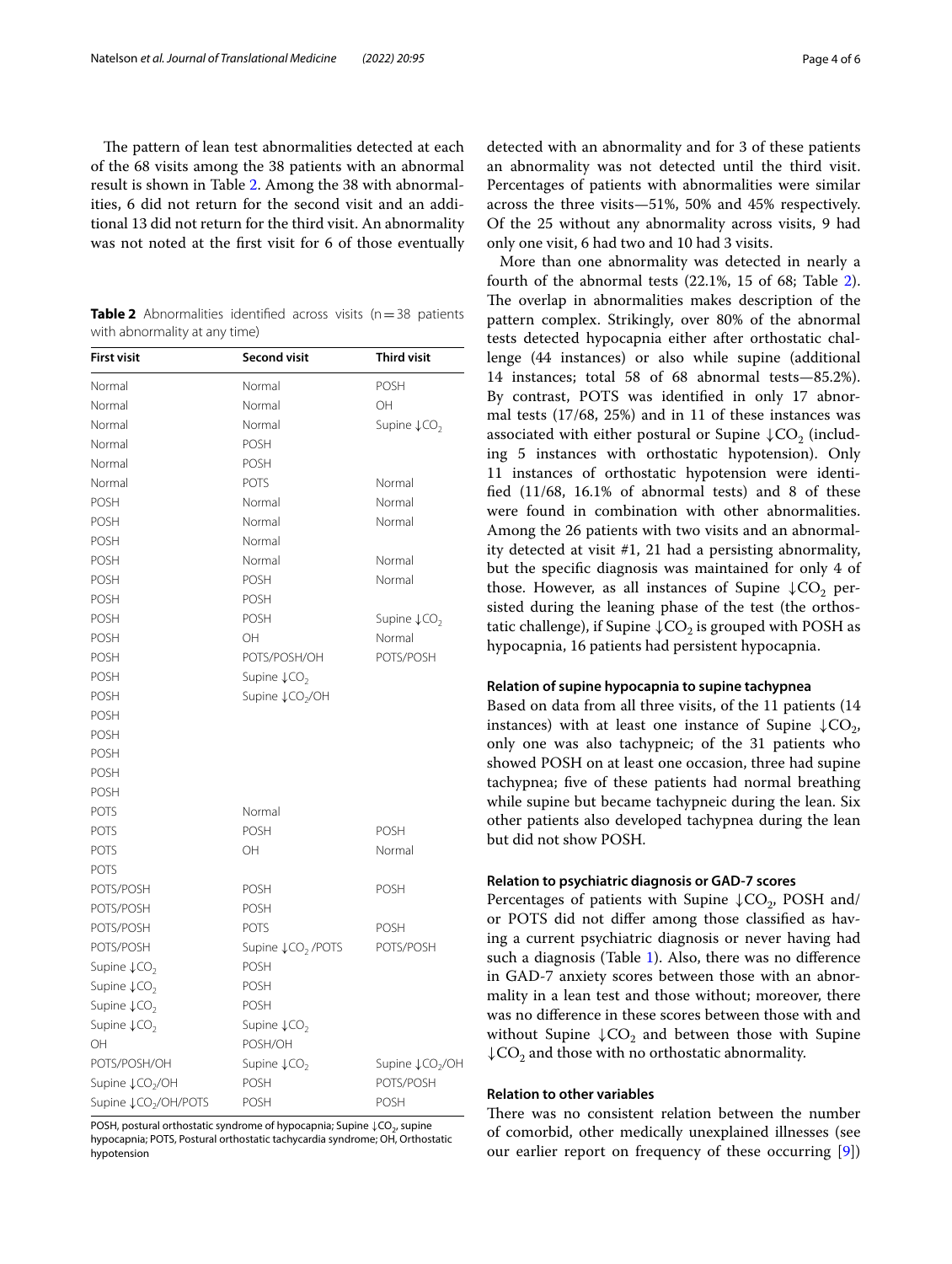and response to the lean test. No signifcant diference was found in the presence of co-morbidity such as irritable bowel syndrome (IBS) (71% vs. 72%), fbromyalgia (FM) (29% vs. 16%), and migraine (66% vs. 68%) between patients with a lean test abnormality and those with no lean test abnormality. Patients with a lean test abnormality had marginally signifcant lower values than those with no lean test abnormality in SF-36 –Social Functioning (23.0 vs. 27.5,  $p=0.082$ ). None of the MFI-20 subscale scores difered. While none of the CDC symptom inventory item scores difered between patients with and without a lean test abnormality, the DePaul dizziness score was higher among those with an abnormality (3.3 vs. 1.5,  $p = 0.016$ ).

When further adjusting co-morbidities (IBS, FM, and migraine) for the likelihood of having a lean test abnormality, no signifcant association was found (IBS: adjusted odds ratio  $(AOR) = 0.84$   $(0.264 \ 2.646)$ ; FM: AOR=2.21 (0.600 8.152); migraine: AOR=0.96 (0.322 2.876)).

#### **Discussion**

This report serves as a replication and extension of earlier important work in which abnormalities of breathing have been reported to be common in ME/CFS [[16\]](#page-5-14). In this study, we used repeated assessments of physiologic responses to a 10 min lean test—an orthostatic challenge—in patients with CFS and found that most (60.3%, 38/63) had an abnormality on at least one such test. This series of evaluations revealed several striking results. First, the postural orthostatic syndrome of hypocapnia or hyperventilation [POSH] is much more prevalent than the postural orthostatic tachycardia syndrome [POTS] or orthostatic hypotension—an outcome which we [[4\]](#page-5-3) and Naschitz  $[16]$  $[16]$  $[16]$  have previously noted. This result should encourage practitioners who care for ME/CFS patients to purchase the required capnograph to allow assessment of breathing rates and  $eTCO<sub>2</sub>$ . Our definition of hypocapnia, one value at or less than 32 mmHg, is conservative given that 45 healthy controls had a mean  $eTC0$ , of 40.8 mmHg $\pm$ 0.3 mmHg SD [[16\]](#page-5-14).

Tachypnea has been reported to be common in ME/ CFS [\[17](#page-5-15)], but we did not fnd this to be the case among the 32 patients with physiological evidence of orthostatic intolerance on Visit #1. Importantly, capnography can confirm that the reductions in exhaled  $CO<sub>2</sub>$  are not usually a function of tachypnea but instead occur due to hyperpnea inferred from the normal respiratory rates. Having this information should allow health care providers to work with respiratory therapists to try to reduce depth of breathing while standing using biofeedback techniques or by increasing respiratory effort as can occur while wearing an N-95 mask or some other device that makes breathing harder. Since orthostatic intolerance often follows hypovolemia [\[18](#page-5-16)], increasing blood volume by using oral rehydrating salts [[19](#page-5-17)] and compression hose [\[20](#page-5-18)] can also help.

The second finding of interest had to do with the tendency for hypocapnia to persist either as Supine  $\downarrow$ CO<sub>2</sub> or to change to POSH. Five of six patients with supine hypocapnia at Visit #1 had POSH at visit #2, and one continued to show Supine  $\downarrow$ CO<sub>2</sub>. Five patients with POSH or POSH+POTS at Visit #1 had Supine  $\downarrow$ CO<sub>2</sub> at Visit #2; and, a ffth who had POSH in Visits 1 and 2, displayed Supine  $\downarrow$  CO<sub>2</sub> on Visit #3. While a standard teaching in medical texts is that hypocapnia in an otherwise normal person indicates underlying anxiety, we found no diference in the Generalized Anxiety Disorder 7-item questionnaire between patients with and without hypocapnia.

Reasons for hypocapnia in patients with ME/CFS are not known, but we suggest several possibilities. Hypocapnia could be a direct physiological consequence of hypovolemia that is known to occur in ME/ CFS [[21\]](#page-5-19). In addition, substantial hypovolemia could alter ventilation:perfusion in parts of the lungs rendering eTCO2 assessment inaccurate. Supine  $\downarrow$ CO<sub>2</sub> could be a physiological manifestation of gravitational stress or could refect anxiety that was not captured in the methods used. Further research will be in order to determine the role of each of these possibilities. Interestingly, sudden onset of illness, suggested to be due to presumed infectious trigger, was more common among the patients with an abnormality detected in a lean test. It is worth exploring whether orthostatic abnormalities could be used to identify subgroups of patients with ME/CFS who may have similar underlying causes. Naschitz et al. have found diferent responses to orthostatic challenge between ME/CFS and fbromyalgia [\[22](#page-5-20)]. Determining if the range of abnormalities noted here occur more frequently in the presence of other comorbid conditions is a question for future research.

This study has several limitations, including number of patients, one recruitment site, restricted demographic representation, long duration of illness, and use of a device measuring eTCO2 rather than PaCO2. Another limitation is that we determined psychiatric status and level of anxiety on only one visit. Nonetheless, these data support earlier work that a subgroup of patients with ME/CFS have physiological abnormalities as assessed by an orthostatic challenge. As expected, these patients report more dizziness than those without these abnormalities. Because nearly half of all patients tested had evidence of orthostatic intolerance, it is important that testing for this problem including the use of capnography be a routine part of the evaluation to identify both supine and orthostatic hypocapnia—the most common manifestations of orthostatic intolerance